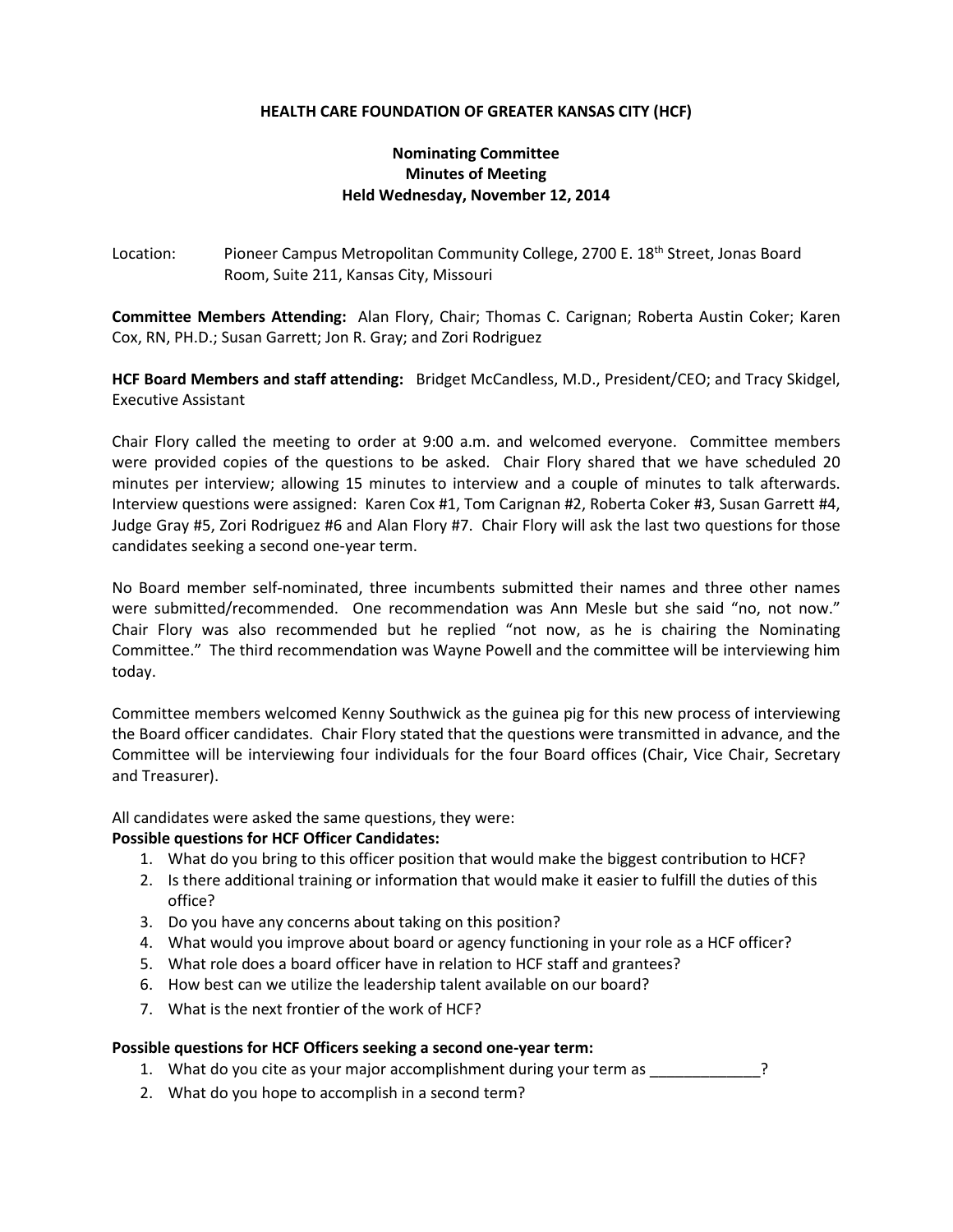## **Interview HCF Board Office Candidates --**

## **Kenny Southwick Interview – 9:00 a.m.**

Judge Gray commented prior to asking questions #5 that he was pleased with the new officer interview process and Dr. Southwick's leadership but believed the Foundation should have been asking these questions for a long time.

Follow-up Questions: None

Committee members thanked Dr. Southwick for talking with them.

Chair Flory shared that the committee will decide after the interviews if they will make further decisions and/or recommendations.

## **Kimberly Young Interview – 9:20 a.m.**

Ms. Young shared that she participated in this year's Vice Chair officer orientation, description of position and acknowledged the expectations. Ms. Young stated that she believes the process is good – for training and orientation, get to know you events for better understanding of other Board members. Follow-up Questions: What types of things are you doing now to position yourself with your other responsibilities to devote the time and exert your style of leadership? Moving the Foundation to the next phase, evaluation and outcomes. Hopes Ms. Young will keep that in mind and put her own imprint on it. Ms. Young shared that she has been begun meeting regularly with Dr. McCandless as well as prioritizing her time for HCF meeting. In addition, she has been familiarizing herself with the Foundation's Bylaws.

Chair Flory indicated that the Committee will complete the interviews and hopefully recommend nominations to the Board. Can bring slate in November if ready.

Karen Cox shared that Kimberly is a perfect example of the type of individual we need to cultivate for Board membership/leadership. Ms. Young was new to the community and didn't know about the Foundation when Karen approached her to consider applying.

#### **Wayne Powell Interview – 9:40 a.m. (via telephone)**

Chair Flory shared that three or more board members had suggested Wayne Powell to consider serving in a board officer position.

**Wayne connected – 9:40 a.m.** Chair Flory shared that the Committee will be interviewing four people today. Committee members will need to decide next steps of either nominating the four officers or recruiting additional candidates. If completed and decide to go forward with recommendation, the slate of board officers will be presented at the December  $10<sup>th</sup>$  Board meeting. If it is determined that additional candidates need to be recruited, the slate will be presented at the February Board meeting.

Mr. Powell shared that as Secretary, he anticipates engagement with Tracy, the Executive Officers as well as outgoing Board secretary. Applauds the proposed electronic approach to distributing and retaining Board materials. Any step in that direction will be an improvement. Quick note mentioned – Secretary Role maybe an opportunity to make minutes more concise.

Frontier for HCF – Value they can bring -- Obviously succession plan is critical for the Board; replenish the talent pool as we go and train for leadership roles as we go; retain skill and insight, knowledge that

> HCF Nominating Committee November 12, 2014 Page 2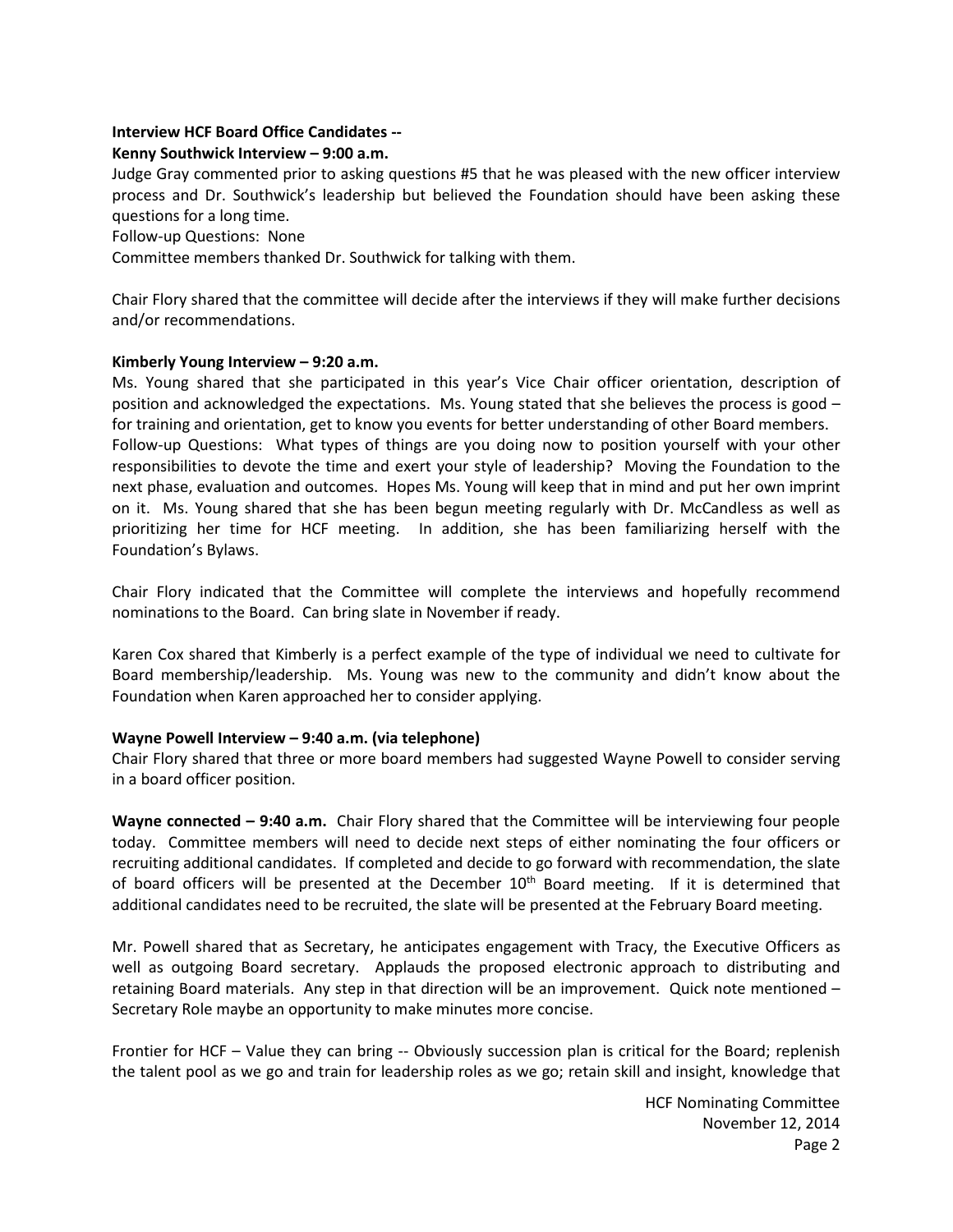is really helpful for the Board. Matriculating board members regarding what the Foundation is all about. 2) Advocacy is going to be a more important role about how we might set up a separate and distinct organization to advance policy work. Want to be prudent about how any additional resources are managed. Have to continue thinking about evaluating the impact of the foundation and represent to the community at large.

Follow-up Questions: Wayne – no questions. Mr. Powell stated that he appreciated the opportunity to serve on the Foundation board regardless of what happens in this process. It has been enlightening to him personally and professionally. Appreciated the encouragement he has received to apply to serve on Board and now to serve as an officer/secretary.

Process – Following interviews will decide how quickly they can come up with nominations for Board officers. Will let him know when decision made for slate of officers.

## **Tom Carignan Interview – 10:00 a.m.**

Mr. Carignan shared that he would like to see the Foundation leverage technology better to be more interactive with grantees. Need to have leadership discussions at regular intervals. Support Board members and staff (not direct operations). Conduit and advocate for the Foundation. Mr. Carignan stated that he wears his Foundation pin when out in the community. Encouraged Board members to be advocates for the Foundation wear on our sleeves engaging people to know more about HCF. Leadership – get to know each other and ask for engagement. Takes a while to get into your role.

Frontier for HCF – Farther we get from the founding of this organization the more we need to spend time on the whys. Making sure those conversations are being held. Need to recognize that we have a CFO and COO that will want to retire and we will need to plan in advance for those events. As visibility rises we need to make sure that principles are kept in front of us and decisions keep with history and mission. Continue Policy and Advocacy discussions.

Major Accomplishment –Finding his voice and contributing more to conversations.

Second term – balance budget and strong returns – Like to spend time more time with Hewitt EnnisKnupp understanding methodology more. Would love to attend GIH if resources are available. Getting more in tune with Medicaid and Medicare, ACA.

Do you see yourself having additional officer positions following Treasurer? Tom, yes, interested if opportunity arises.

Interviews completed. Need to decide what action will be.

Bridget McCandless shared that we are passing on the history and tradition of the Foundation. In the Board orientation book which is overwhelming, would it be preferable to supply in segments?

**Action on Officer Candidates** – Chair Flory reviewed the service/term chart. Kimberly Young is up for reelection and has three more years. Could serve as Vice Chair and two years as Chair. Tom Carignan is in a unique position as he has fulfilled the residual of a term, was recently elected to a 3 year term and can serve one more full term so he could potentially have an additional 5 years. Wayne Powell is serving his first year so will have 5 years remaining.

Can circulate the chart to committee members via email.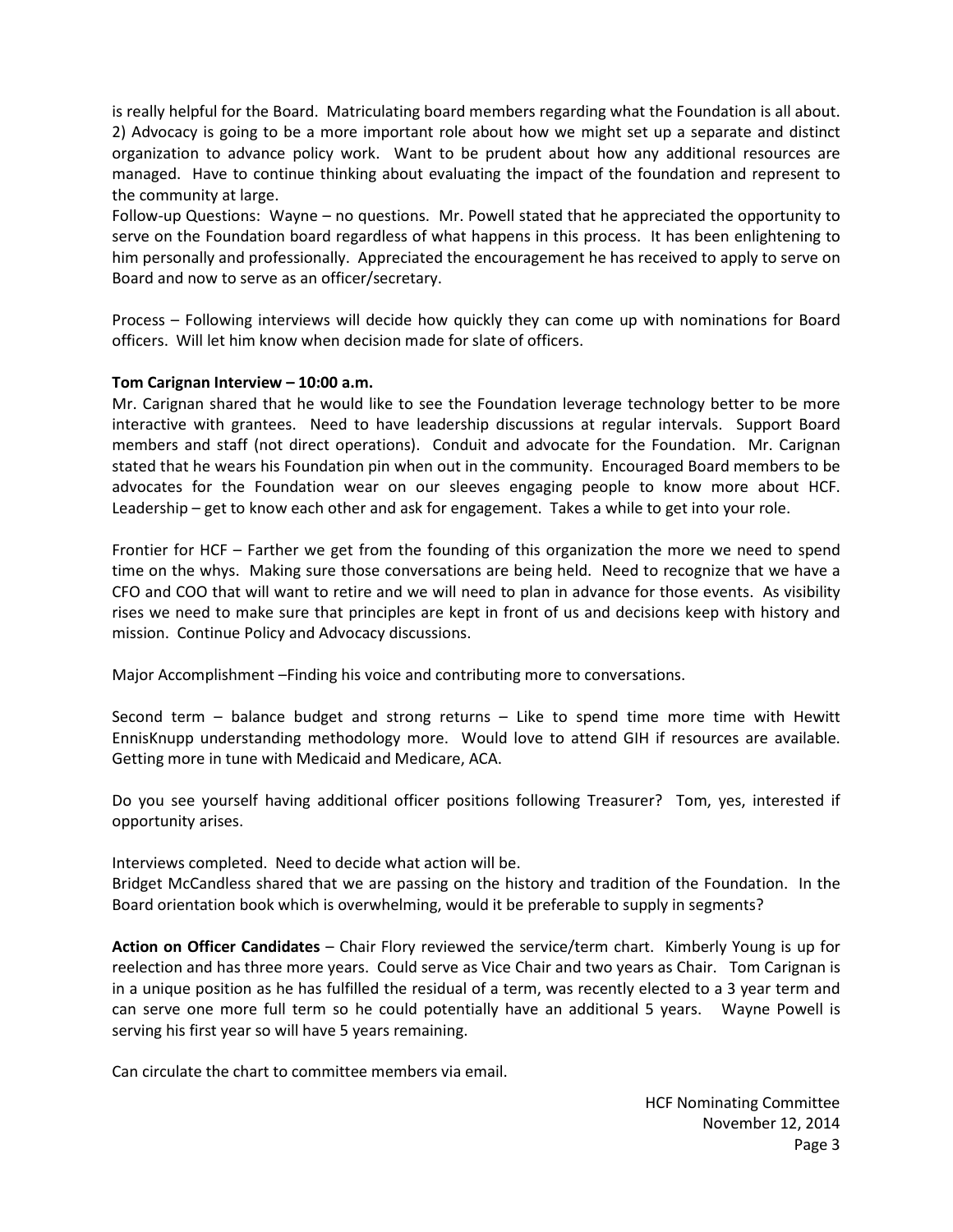Can nominate these folks now or look for additional candidates. Three are incumbents – we could switch them around. Are we comfortable with making nominations now? Could announce at December Board meeting but vote would occur at February meeting.

#### **Proposed 2015 Board Officer Slate:**

Kenneth E. Southwick, Ed.D. – Chair Kimberly Young – Vice Chair Wayne Powell – Secretary Thomas C. Carignan -- Treasurer

# **Karen Cox made the motion to approve and recommend the proposed 2015 Board Officer slate as listed above. Zori Rodriguez seconded the motion.**

Process question -- Would we open it up for additional nominations at the December Board meeting? The Nominating Committee would recommend a slate for voting purposes but the Board could send the committee back for additional individuals to consider.

Karen Cox shared that going forward, early in 2015, ask Board members to express their interest for officer positions.

No further discussion. **Motion was approved by unanimous voice vote.** 

Judge Gray has learned during his term that we always say that we have a lot of leaders around the room. That two terms of officer should be the exception rather than the rule. He doesn't think that a person should serve as Chair necessarily for two years. Have had several outstanding people that could serve. Gigantic leap forward in his opinion. This is more the type of discussion we should be having as we go forward. Find ways to engage people to give those of leadership caliber the opportunity to serve.

Having a past chair available is a good thing. Kimberly Young could serve as Chair two years but would it be better for her to serve as Chair for one year and then serve as Past Chair.

Committee members recognized that we need to start the process earlier during Board members' service in knowing what they are interested in doing.

Asked Karen Cox if it was sufficient. Dr. Cox shared that she only served one year as Vice-Chair. Should not be set in stone either way. Need to look at what's going on in the organization and go from there. Having to very quickly talk about replacing the inaugural CEO was pretty big challenge. That would not have been a one year event. Have to look at who the leaders are and the potential. Also reviewing the graph. Glad she had the year as past chair to contribute.

Committee chairs are the same way. Tend to keep them in their position. If it doesn't cause a problem with continuity consider moving people, which can be very hard within a 6 year term. First year is too early to serve but sometimes there is not enough time to move up depending on the term limits.

**Other Business** --- Should be evaluating the process and consider if need to revise questions. Job descriptions have been completed.

> HCF Nominating Committee November 12, 2014 Page 4